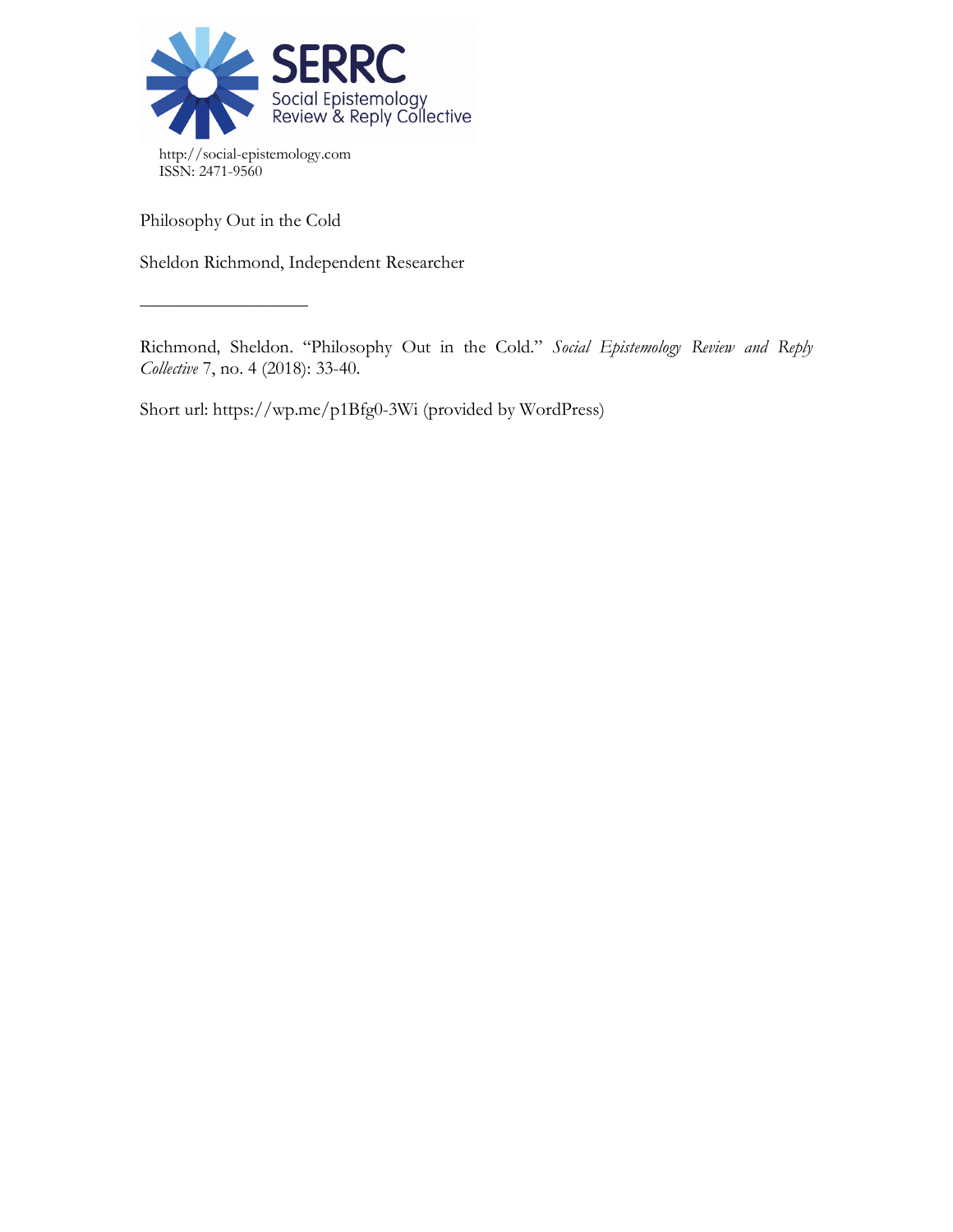

John McCumber's book, *The Philosophy Scare: The Politics of Reason in the Early Cold War*, exists on four levels at the least. First: on the literal level, the book is about the special case of the UCLA philosophy department. How the philosophers, university administrators, and the State of California, hide away from and at the best, avoid, the McCarthy witch-hunt for communists. Also, on the literal level, the book is about how subliminally, the philosophy department unconsciously absorbs and thereby becomes subject to the ideology of the Red Scare.

(In place of the generic term, "ideology", McCumber prefers the term *paradigm* borrowed from T.S. Kuhn, a term that is well known, widely used or misused term of choice when talking about internal pressures on general viewpoints. Also, in place of "ideology", McCumber prefers the term *dispositive,* borrowed from Michel Foucault, a term lesser known that includes political-social external intellectual shapers).

Second: on the broader and extended literal level, the UCLA philosophy department case during the 50s and into the 60s is manifested by many if not all philosophy departments in the USA. Third: on a deeper level, just below the surface text of the book, there is an insinuation that Philosophy in America has barely moved away from the ideological iceberg of Cold War American anti-communism.

Fourth: on the deepest level, not at all articulated in the text, but presumed in the book is a commonly held axiom of intellectual life in and out of Academia. The axiom is that America hegemonically or mono-manically wields an ideology that molds all thought. The American ideology is enforced by the *power* conditions of the American *Hegemony* or American *Empire.* Moreover, we won't fully realize the American ideology until the Empire tumbles—perhaps if the War against the *Evil Empire* (whichever one it happens to be at the moment) is lost.

(Though the *End of X* theme is not played in this book, the reality presumed in the book is that America is going strong continually recovering from fumbles, but still scoring touchdown after touch-down in spite of whatever fool happens to be the quarterback.)

## **An Argument of Classical Rational Choice**

The core thesis of the text is concisely stated about mid-way through a very deliberately planned and structured book with three parts, two chapters to each part, balanced by an Introduction and an Epilogue. Not counting the customary Prologue, the book has 8 chapters. This is no accident—the text has the shape of a sine curve. The peak of the sine curve delineates the Rules and Premises of the American Intellect. The curve downward points to an alternative Philosophy existing always on the fringes of American Philosophy (and American Philosophy Departments) imported from Europe, *Post-Modernism* (often disguised in the updated version of old-fashioned *American Pragmatism—*found in the intellectually trend-setting works of Rorty. According to McCumber: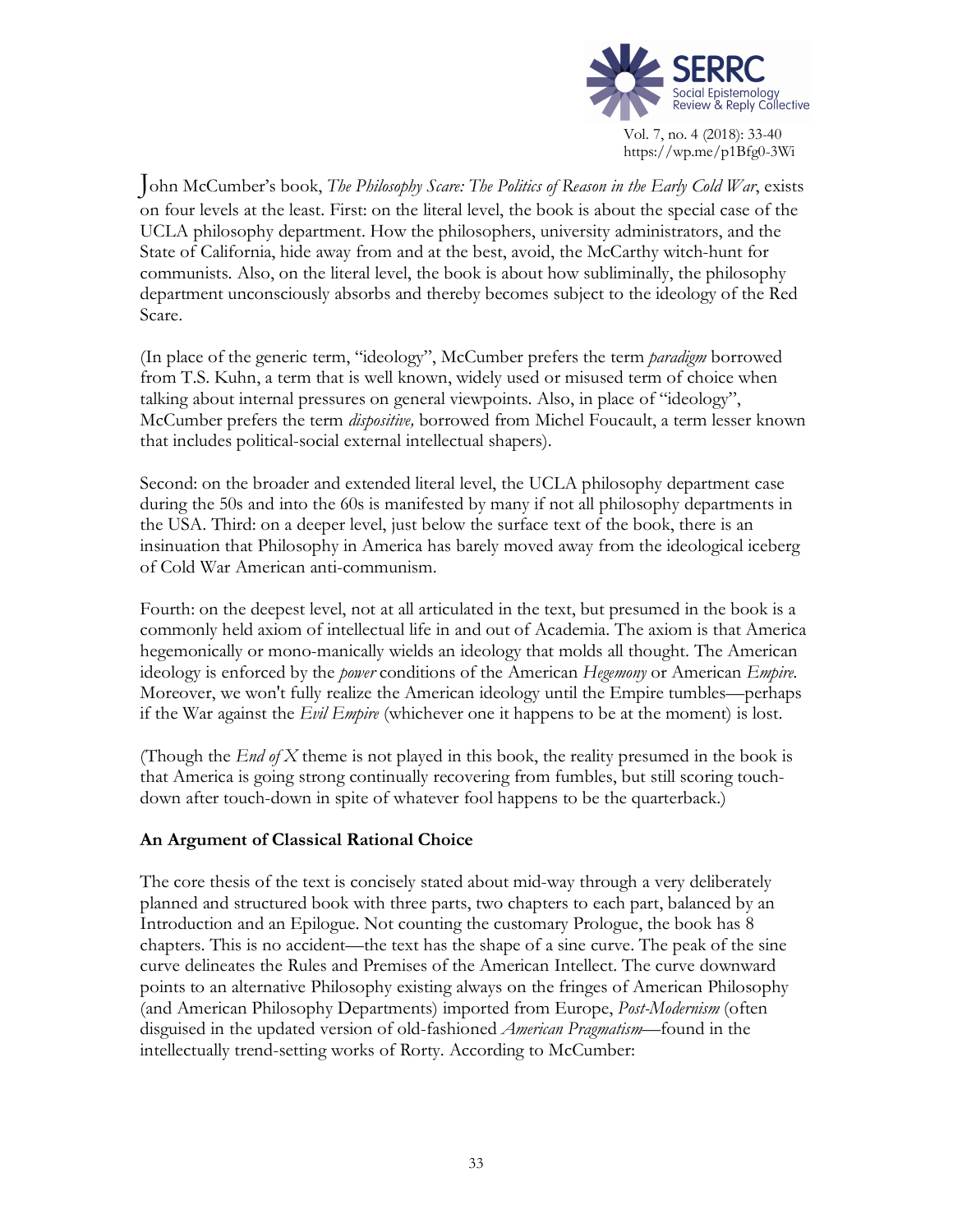When Cold War philosophy became the operating philosophy of the United States, this [operating philosophy] was elevated into a new social gospel. Institutions that help individuals become powerful and wealthy (law schools, business schools) or stay that way (medical schools, hospitals) flourished; other public infra-structure, along with the environment was left to rot. Many of the problems faced by the United States in the early twenty-first century are testimony to the power of Cold War philosophy's theory of mind. (p.112).

The theory of mind that McCumber refers to is in the philosophical extrapolations that McCumber develops (in the two chapters of Part 2, pp. 71 ff.) largely from the dilemmas of rational choice (*in democratic-capitalist society*). McCumber's text concentrates on Kenneth Arrow's dilemmas of rational choice that micro-economics or welfare economics employs to resolve the problems of *wealth* redistribution (*in democratic-capitalist society*).

However, McCumber's text also fingers the von Neumann/Morgenstern mathematical game-theoretic approach to the dilemmas of rational choice (*in democratic-capitalist society*). The contextual qualifier of the phrase "in democratic-capitalist society" carries in it the unstated presumption that rational choice theory (*RCT* for short in the text)—explicitly extrapolated from Arrow's micro-economics and mathematical game-theory—is the only and best intellectual weapon of defense against the intellectual fifth-column of anti-American communism. The best intellectual weapon is the ideology of a great and free American money-making machine composed of individuals buying (especially on credit) and consuming great quantities of goods—at the cheapest cost and produced at the cheapest cost with the cheapest resources by the cheapest and most efficient means of production.

All this making, selling-buying, consuming ever spinning of the economic-technologicalindustrial-military wheel turns regardless of down-stream costs to future generations, not only economically with the increasing American debt at all levels, but also environmentally with the increasing down-stream damage to all life and the planet—not merely unintended, but with imposed and willful disregard.

Into this pot of rational choice theory, was blended the philosophy found in Philosophy at UCLA, in specific in the work of the German-Jewish Berlin expat, Hans Reichenbach, especially in Reichenbach's introductory philosophy textbook, *The Rise of Scientific Philosophy*, 1951. According to McCumber: "In the United States it [Reichenbach's book] played an enormous role in establishing the various permutations of what would later be called analytical philosophy as the dominant dispositive in most American philosophy departments." (pp. 56-7)

But what is its—the meld of analytic/scientific philosophy and rational choice theory-- "cash-value" (a popular phrase in American vernacular, including the sophisticated academic jargon of both the pragmatist and analytic schools of philosophy)? What is the ultimate content of this meld of "scientific philosophy" or later known as "analytic philosophy" and rational choice theory? How does the meld function as an intellectual weapon of defense against communist ideology (and even today, against all anti-Americanism)? How does the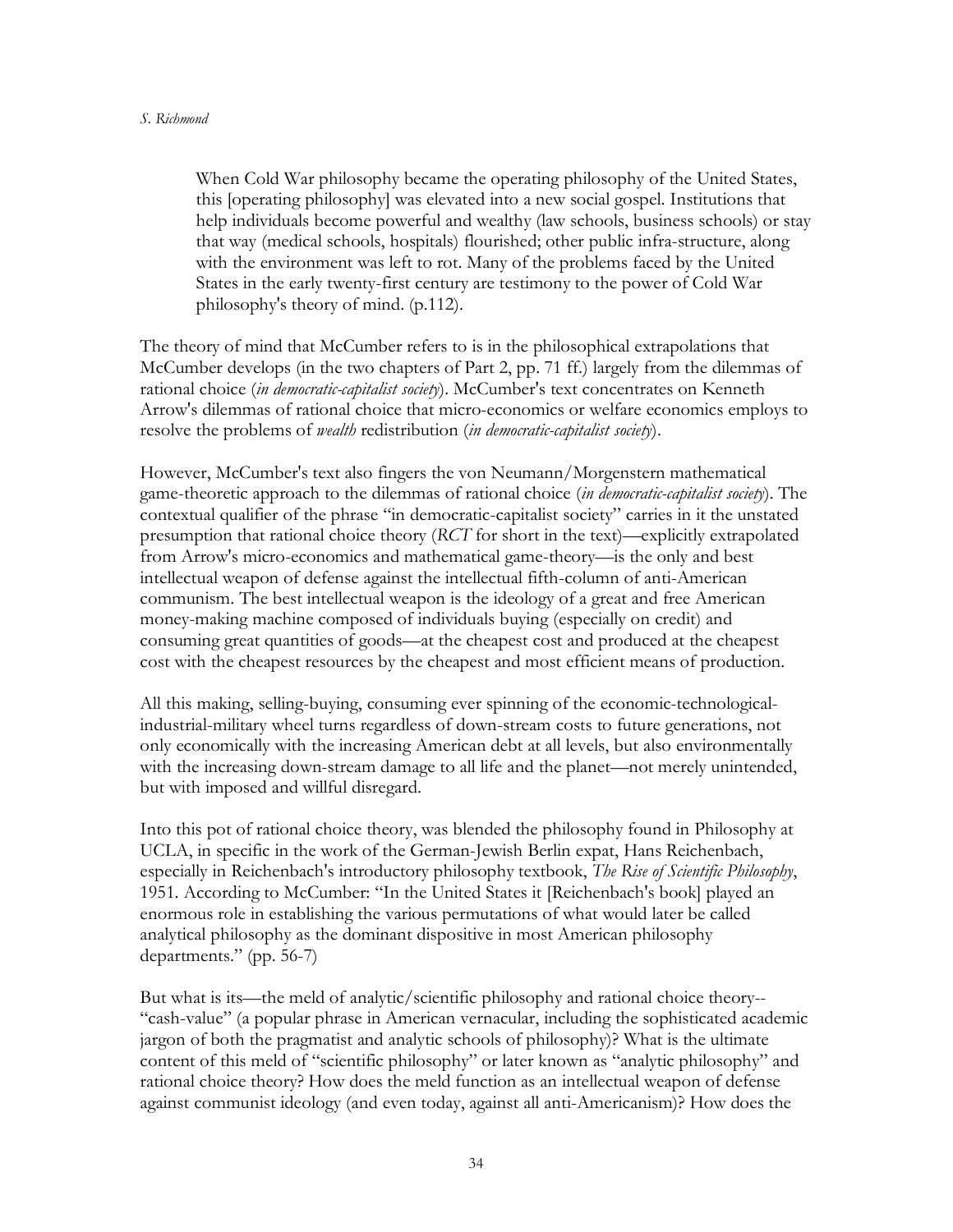

https://wp.me/p1Bfg0-3Wi

meld act to discretely (or, in the punchy phrasing of McCumber, "stealthily", form formal/academic philosophy and keep alternative philosophical schools, such as traditional pragmatism, continental philosophy, academic Marxism—as opposed to "vulgar" Marxism- and though not-mentioned in this text, Adorno/Marcuse critical philosophy at the fringes)?

# **Stealth Influence**

Most importantly, in terms of what is taught and published—in the main--how does the meld (of scientific/analytic philosophy and rational choice theory) become adopted by the power structures of academia and even those power-structures in the world outside (as an intellectual superstructure or rationalization) that govern and inhabit politico-economic activity? The content of the meld that has become America's intellectual defense weapon of choice is concisely articulated again at the very peak of the book's textual sine curve in the concluding section of Chapter four, in terms of six premises (cited indirectly as under "some famous attacks" by philosophers at the edge of the cold war or post-cold war.)(cf. p. 112).

Summarizing the summary of the 6 premises in terms of 6 phrases, the six dogmas of analytic philosophy are as follows: 1. Unified Reason. 2. Knowledge=Prediction. 3. Prediction=Justified Knowledge vs Discovery/Intuition/Guessing. 4. Reason=Analytic Truth=Formal?Mathematical Logic. 5. Externalities are irrelevant (i.e. History, Culture). 6. Emotion (in argument or intellectual passion) is an Externality.

All the above 6 *propositions/dogmas* are part of the "stealthiness" of modern American Analytic Philosophy (not just the UCLA of the Cold War) but even today, even though those "dogmas" or in more discrete terminology, "axioms", of American Cold War Philosophy are under attack by the intellectual descendants of the founders of American Cold War Philosophy (not just at UCLA, but almost everywhere—even outside America). Though today, the intellectual descendants of cold warrior philosophers hack away at the intellectual dogmas of their teachers (or their teachers's teachers), the practices of stealthiness unconsciously remain in the new analytically dominated platforms for the production and distribution of the intellectual goods of philosophy.

We find out how, in the Epilogue (in the download flow of the sine curve of the text):

With the main enemies [who were the prejudiced and brainwashed general public, and the McCarthyite anti-Red vigilantes in high places] now internal to academia, the elaborate tactics of stealth directed against outsiders . . . hiring one's own graduate students, publishing in obscure places if at all, and pretending to make hires while actually delaying them—were no longer necessary. Simply ignoring professors outside one's own field and being ignored by them in return provided sufficient cover. (p.159)

I think it would be only fair at this point of the text, before going onto McCumber's own intellectual weapon of defense against the now ancient dogmas of analytic philosophy, enunciated in the Epilogue, to allow Reichenbachians a chance to reply (after a few remarks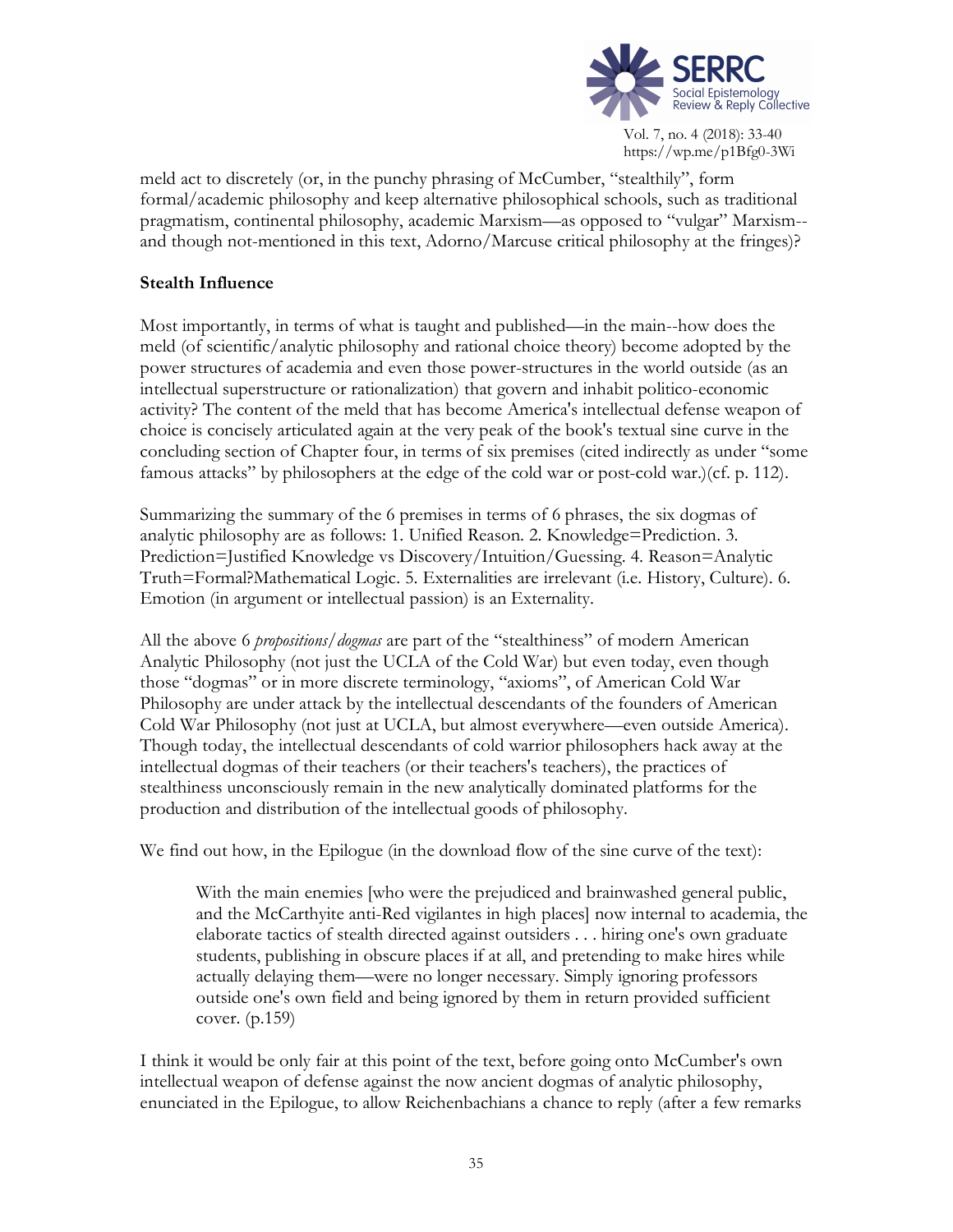about the context of the reply and a few other replies). In general, to be intellectually fair and honest, the wide condemnation of Philosophy in the America of the 50s also should have its day in the court of Reason *in all its varieties*. Because there are so many varieties of Reason, it would only be fair to pick up on four courts of hearing—I am not merely referring to the Reason of the pluralism in intellectual life today, but of the overlooked pluralism of intellectual life of the 50s in America.

## **Undercurrents Against Positivism**

I am actually going to pick up on the four schools of anti-logical positivism (or at least those who were friendly and unfriendly critics, and those who just went their own way not bothering to criticize logical positivism but to pursue their own lights regardless of the criticisms of logical positivists.) Furthermore, I will only mention people who were mentioned in this book as part of the mainstream intellectual adherents of the "operating philosophy" of America.

First, let's give Wittgenstein a hearing, not the "Whereof you cannot speak, be silent" Wittgenstein, but the so-called later Wittgenstein of his posthumously published works (in the 50s and until very recently). I pick Wittgenstein first because his later philosophy of the 50s is antithetical to the mainstream philosophy of the 50s that became the "operating philosophy" of America. Wittgenstein (and various philosophers who influenced American philosophy but practiced ordinary language philosophy mainly in England, not mentioned in this book) clearly recognized and brought to the light of day the importance of how culture influences thought via language games. The Wittgensteinian dictum of "no private language" and the Wittgensteinian thought experiment of not understanding a lion that could speak, is intended to contextualize the intellectual role of the individual and the thought and language of the individual by focusing on the public nature of language and mind.

McCumber could reply, Wittgensteinians except for Rorty, largely mumbled among themselves, and wrote obscure short articles and books (that were really long articles) and so were stealthily pursuing their own little puzzles hardly known outside their own specializations within philosophy let alone outside philosophy. This goes to prove McCumber's point: the public quiescence of philosophy allowed the Cold War Ideology to go unchallenged, and Cold War practices of self-censoring what is said in public and who are hired in academia, to go on behind doors closed to outside scrutiny—not only to the scrutiny of the Red Scare mongers, but as well to the scrutiny of independent thinkers wherever they happened to land a job whether in or out of academia.

Second, now let's give Reichenbach, as a representative and founder of America's "operating philosophy" in the Cold War, a chance to reply: Naturalism applied to philosophy is no mere extension of science but an answer to the traditional big questions of philosophy—an answer that historically stems from the Pre-Socratics—that were the progenitors of modern rational thought including the sciences of today: cosmology, physics, mathematics, evolutionary biology, psychology, sociology, and economics. Moreover, , though there may be no "logic of discovery", there is still a social aspect for science—and in the social aspect,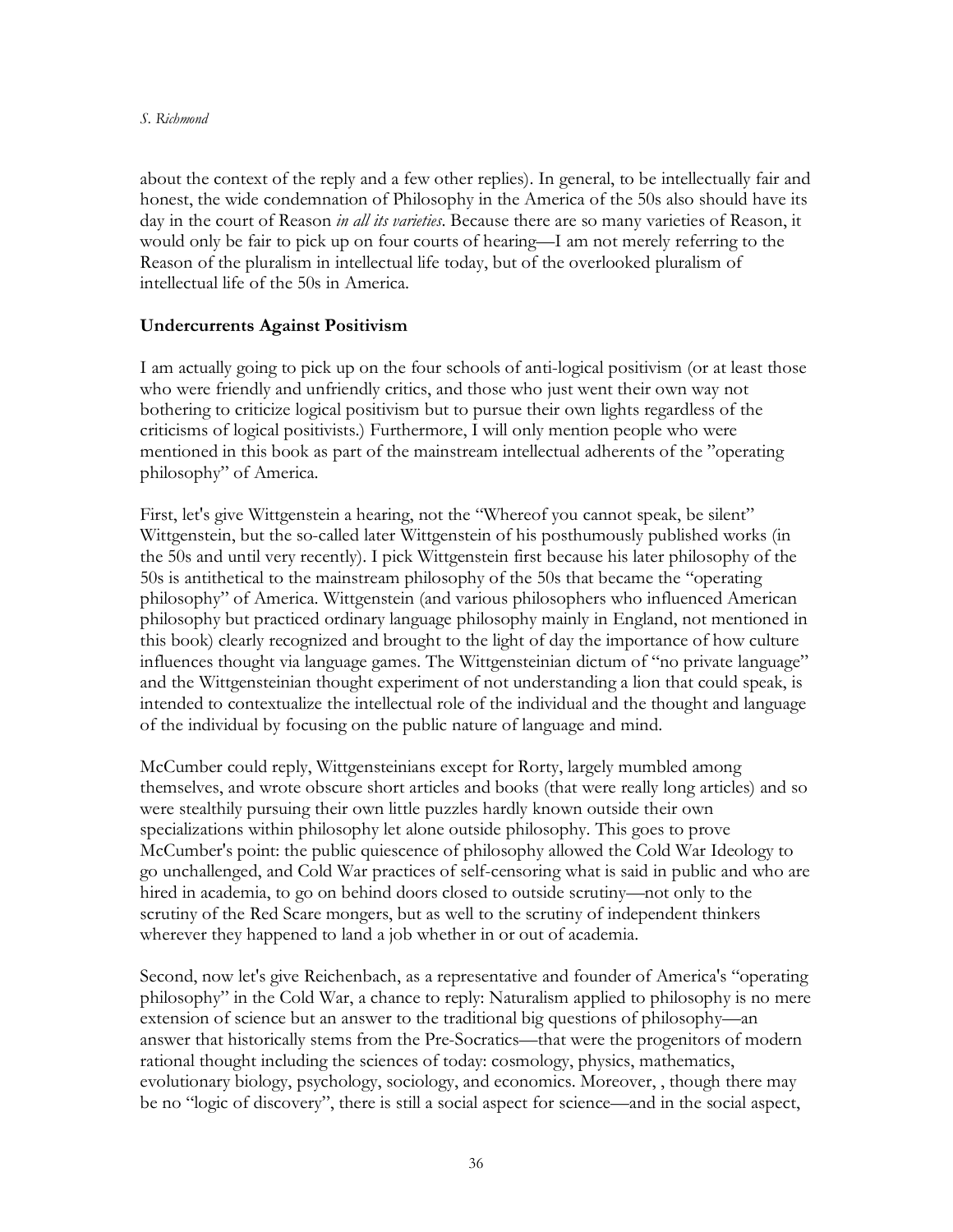

https://wp.me/p1Bfg0-3Wi

there are conventions that evolve with science—and similarly all intellectual disciplines. In other words, there is a social aspect to the methodology of science, in particular to the methodologies for the use of experiment and verification/refutation in science. Whether or not there are higher-level social conventions that govern all intellectual disciplines is open to discussion.

McCumber can reply that he critically discussed Reichenbach's theory of the social aspect of sciences in the book:

But Reichenbach has a limited view of what this kind of scientific cooperation [society/Republic] amounts to...Scientific collaboration is thus a sort of quantitative amplification, in which many different individuals can pool their intellectual strength because they are all, in principle, doing exactly the same thing. . . . The scientific community, applying reason to observations, is thus not a set of clashing perspectives . . . but a sort of "superperson." (p.100)

Society reduces to the sum of abstract logical individuals. The product of social interaction in a community of intellectuals equals the thought of the logically constructed idealized individual. Everyone, according to Reichenbach, in an intellectual community, must come up with the same answers as long as the algorithms, of reason are applied to the same data, correctly or uniformly.

Third, though not attacked in the book, Bertrand Russell, deserves a voice. Russell is mentioned in the book as an early pre-Cold War victim of anti-atheist religious fundamentalist pressure groups who lobbied for the firing of Russell from UCLA and from his next stop, CCNY. Russell's case is a proto-version of the later American public witchhunting of leftist intellectuals. How Russell could speak up goes as follows: Russell's pioneering efforts provided the foundations in logico-mathematical reasoning for the development of analytic philosophy.

He was much admired by the logical positivists for starting an intellectual revolution in philosophy that turned philosophy from woolly thinking enmeshed in religion, mysticism, idealism, and a discipline without discipline, into a critical enquiry using the latest intellectual techniques available to scientists and mathematicians. Moreover, Russell used these tools of critical enquiry not only to tackle the fundamental philosophical problems where he also constantly revised his theories, but also to tackle the social, political, and ethical issues of the day for a wide audience. Hence, for Russell (unlike most of his followers including Wittgenstein, A.J. Ayer, and Quine) analytic philosophy was used to blast the idols of the day—especially the increasing production, testing, development and storing of nuclear weapons as a "deterrent".

McCumber's reply is easy: the exception proves the rule. In most cases, analytic philosophy turned its critical enquiry upon itself and even a-historically treated classical philosophers as either proto-analytic philosophers (when those older views or arguments were endorsed by the analytic school of philosophy) or as muddled, without looking at historical context. The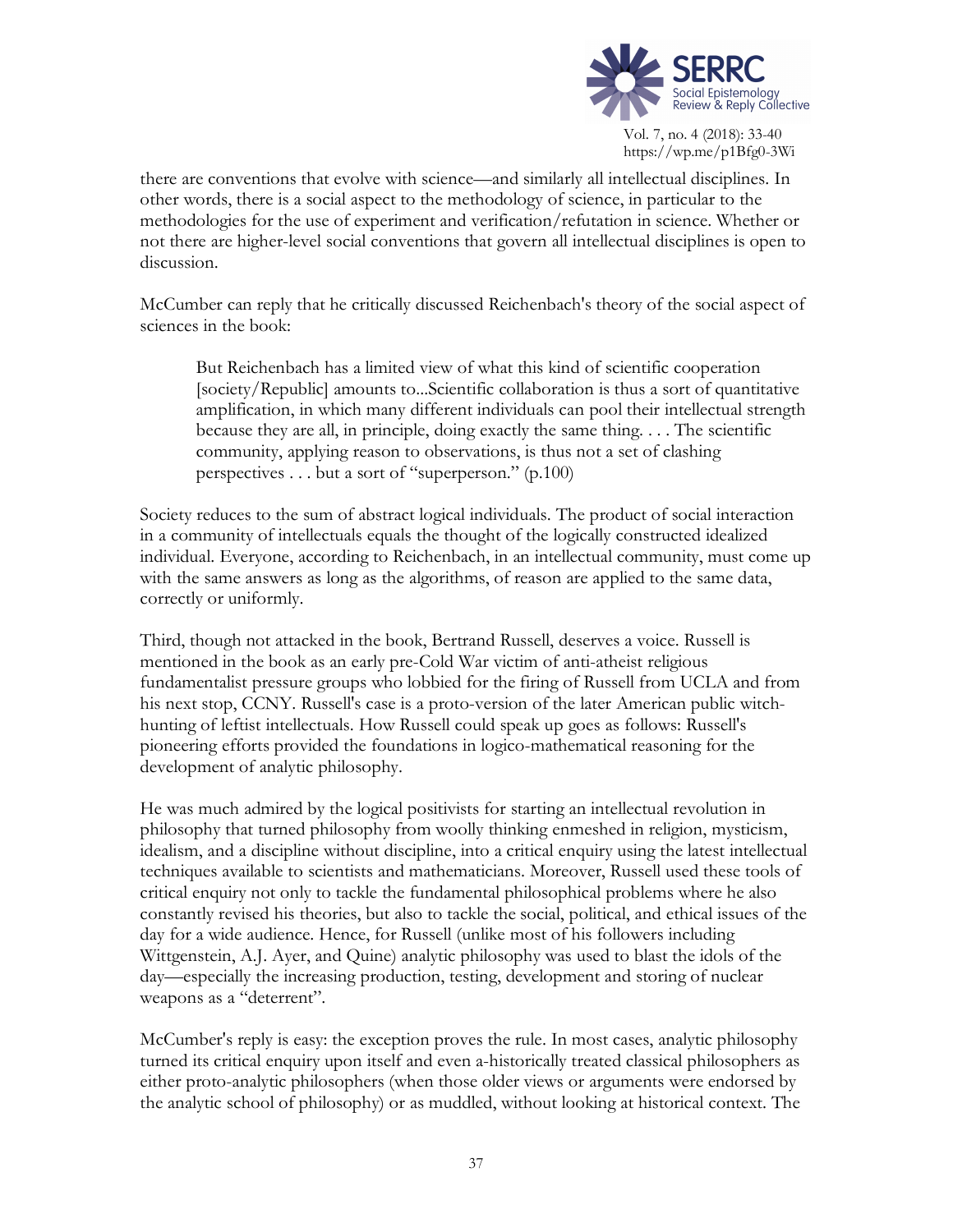#### *S. Richmond*

inward approach of most analytic philosophers reveals that their use of analytic philosophy as a "stealth" weapon—to keep undetected from the outside world in the Cold War—is highlighted by contrast with how Russell was brave enough to expose all his intellectual armoury to attack from the outer world. It is not that analytic philosophy is inherently an insider-game, it is that as an insider-game, analytic philosophy, on the one side, avoided trouble from Cold War evangelists; and analytic philosophy as an insider-game, on the other side, played into the hands of the Red Scare avant-garde by not avoiding confrontation with those keen to find a "commie in every corner."

Fourth, Hayek and Popper are treated as Cold Warriors as if it were both common knowledge and unquestionable truth—and so deserve a chance to set the record straight according to their own lights. Friedrich Hayek and Karl Popper, though mentioned in the book as anti-communist, which they were, are not mentioned as anti-scientism or antiunified science.

Both were against the doctrine of applying a singular, supposed universal scientific method to all disciplines including history and economics. Both thought that history had no laws: not material, not natural, not economic, not social. Historical events are contingent and unique; therefore, historical events are not repeatable and so have no "laws" or even "regularities" unlike the natural sciences. Economics assumes a social level not reducible to psychology, hence, the only law of economics is the hypothetical zero-law of rational behaviour in idealized situations, that is used to expose what is unexpected, and therefore treat the unexpected as a problem to be explained, though never completely.

McCumber's reply is apparently an easy one too: Hayek and Popper adopted "methodological individualism" as an explanation of the social. Hence, the social becomes the abstract individual with identical goals and beliefs. Moreover, Hayek and Popper, though against scientism and the unity of scientific method—across disciplines—were avowed followers of the Enlightenment. Popper advocated "critical rationalism", a fringe school of philosophy that aims to apply rationality universally in all disciplines. Moreover, Popper, especially does not admit that rationality is culturally, temporally, and disciplinarily relative.

(Popper argues against what he calls the "myth of the framework", contrary to the cultural relativism held by Wittgenstein, Kuhn, Foucault, Post-Modernism, and apparently McCumber as well: culture permeates but does not totalize all thought, perception, and action; otherwise, liminal, transitional, and fringe thinkers could not occur, and their thoughts and activities would be inconceivable. However, this aside about Popper, it is important to note, does not undercut McCumber's point that intellectual deviance does actually occur. Moreover, according to McCarthy, intellectual deviance is and was insufficient to disturb other than as a nuisance effect, the hegemony of America's "operating philosophy"—analytic philosophy and its subservience to the McCarthy Effect.)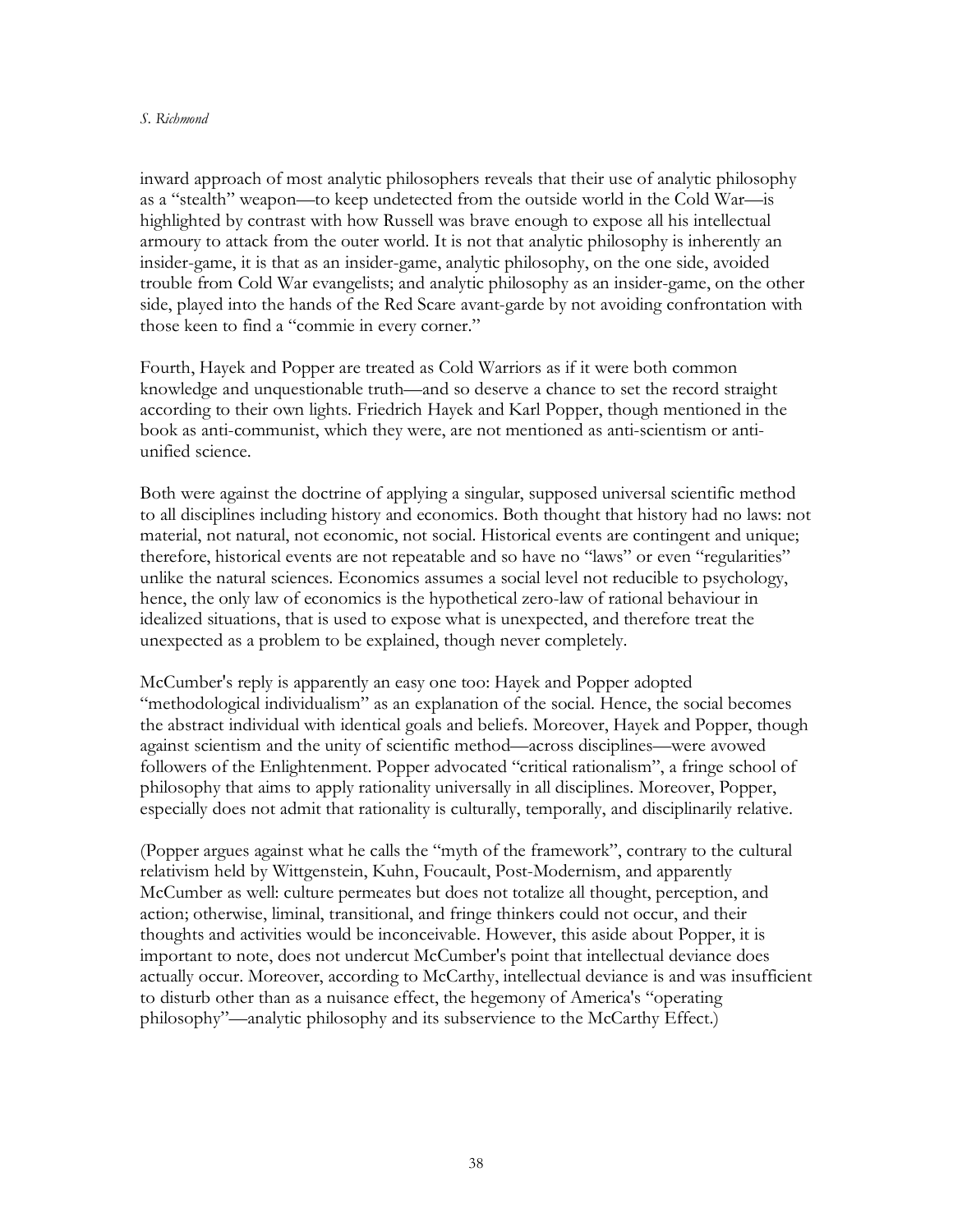

## **Conclusion**

How then, might the reader of this review ask, does the text under review, answer the question: how can we thoroughly expose and thoroughly debunk whatever elements remain in philosophy from the era of the Cold War? The part of the intellectual iceberg of the American ideology (paradigm/dispositive) of the Cold War that remains is the part out of view--the most hazardous part to enquirers at sail in the ocean of thought (in every field of enquiry, and even in our everyday thinking about everyday matters).

John McCumber outlines in a subsection of the Epilogue, "Reason Beyond Rational Choice", (pp. 164 ff.) a 5 step program, for overcoming the meld of scientific philosophy and Rational Choice Theory that evolved into modern analytic philosophy. Here is a concise version of a manifesto for a program that appears to comprise both a revision and fusion of good old-fashioned American pragmatism (in the footsteps of Rorty) and Americanized post-modernism.

First, engage in dialectics—people passionately arguing together from different cultural/intellectual outlooks. Second, the aim is not to win, but to gain mutual understanding, and even help each other better articulate their own viewpoints. Third, recognize the historical background for each other's different outlooks—contextualize outlooks rather than universalize outlooks. Fourth, use no rules or for whatever minimal rules are used, treat them as guidelines to be modified and replaced as the situation demands, and as the dialectics evolve. Fifth, attempt to let a harmonization of outlooks develop without overwhelming or drowning out the different voices.

There are three questions a reader of the book might pose to the author—that are called forth by the very text of the book and inherent in the deepest level of the book. I will state the three questions below that arise from the deep level tacit premise of the book. This tacit premise goes roughly in this way: The individuals in a professional field of an academic institution where independent thinkers are protected by the professional ethics of academic freedom as well as the laws of most democratic countries that guarantee freedom of speech and thought, can be "subjectivized" (in the terminology of McCumber adapted from postmodernist thinkers). "Subjectivization" is the unconscious domination of academic thought that creates a subliminal conformism to a mainstream of one voice in philosophy and becomes absorbed into a monolithic American ideology.

I conclude with the three questions that pop-out of the logic of a situation where an academic mainstream arises and catches those in it unawares; and, where in practice, regardless of theory and regardless of the advocacy of pluralism, members of the nonanalytic schools of thought until today are either unemployed, underemployed or marginalized both in academia and in business.

1) How has the God of the Cold War and the iceberg of the American Cold War ideology though exposed, survived the voluminous talks and texts about pluralism, multiculturalism, multi-genderism, diversity...? 2) Or, if the Cold War God is dead, what is the subliminal